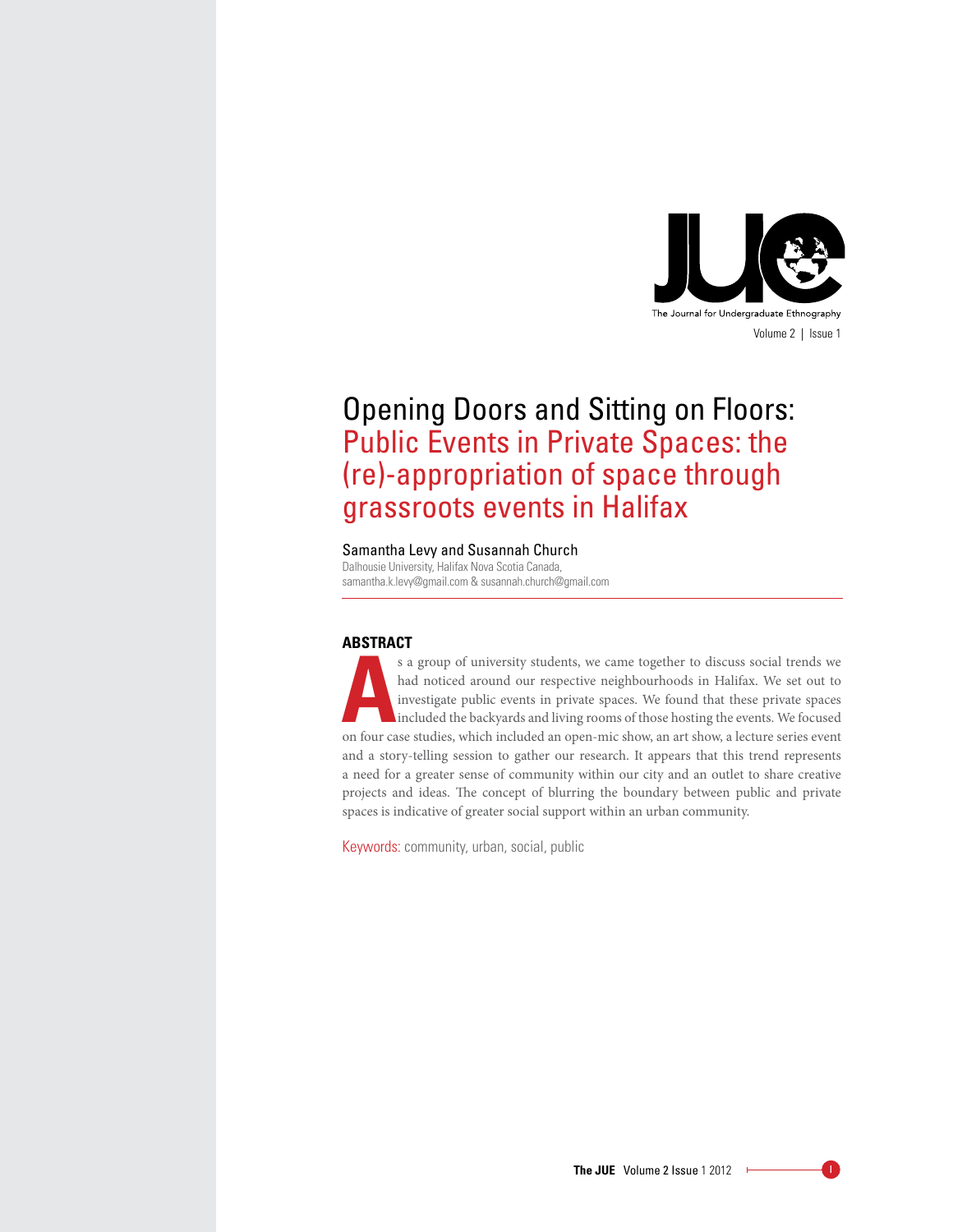**We behave differently in someone's living room or backyard than we would in a lecture hall or cafe, so a reading series run out of the home on Allan St. would have a very different 'feel' than one in a bookstore on Spring Garden Road, and a backyard lecture series would demand different social cues than one held at a university.**

<sup>1</sup> In this article, I have changed the names of people I mention in order to protect their confidentiality.

#### **Introduction:**

We have noticed a recent trend in the city of Halifax, Nova Scotia, of public events being held in traditionally private spaces, namely in peoples' homes. Does this phenomenon have something to do with the lack of public spaces available for these types of ventures, or is this development a sign of a wider cultural shift? Does it reflect a common desire for a greater sense of trust and community within the city, or could this be merely an aesthetic preference? Our project aims to explore these questions and to look broadly at the reasons why so many of these events were created, and what people's reaction has been to them. We are interested in whether or not these events create community where it is otherwise lacking or, conversely, if they are signals of a healthy, active community. Our research aims to find the motivations behind public events in private spaces, and to determine how these events reflect and satisfy the needs of an urban community. We will be exploring this question through four case studies: The Monday Night Agricola Street Open Mic is a weekly drop-in openmic night held in a residential living room; The Allan Street Reading Series is a monthly salon that is open to the public with a curated selection of presenters hosted in a residential living room; The Fuller Terrace Lecture Series is a bi-weekly, theme-based lecture series that solicits lecturers through open-calls presented in a residential backyard/alleyway; Ben and Zoe's Art Gallery is a sporadic popup gallery hosted in a residential home, showcasing the art of their friends and peers but open to public perusal and purchase.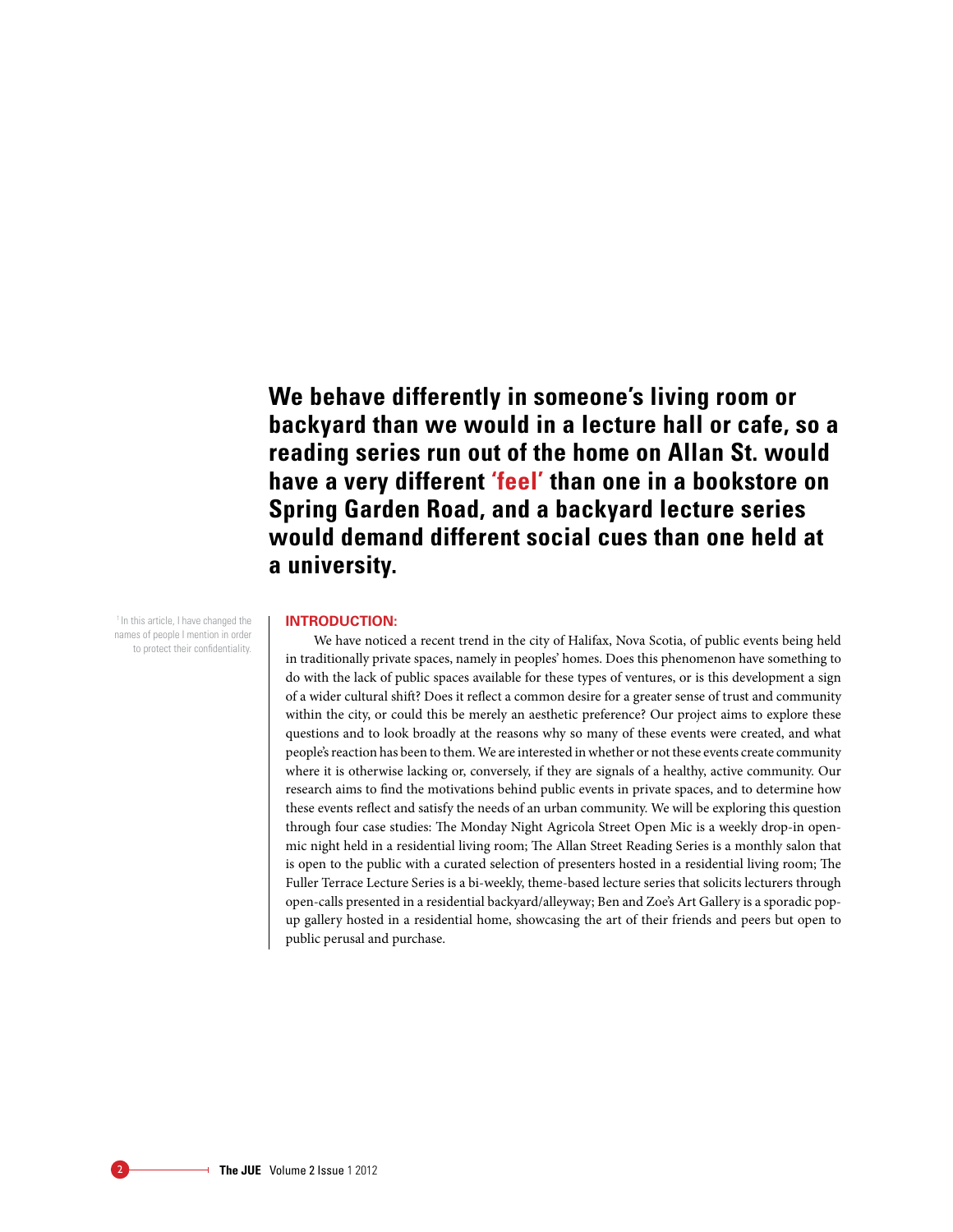## **Research Framework**

Since our research question is primarily concerned with examining the notion of community and the appropriation of public and private spaces, we will proceed to examine how these terms are defined and how the events that we've researched may challenge these definitions. It is difficult to reach a consensus about the meaning of community, because the term means different things to different people. Laura Pappano writes that it is easy to apply the notion of community "to a range of experiences... community [brings] different people together in common pursuit across lines of difference...we understand a need for each other, and – perhaps most critically – we know that our destinies are bound up with one another" (Pappano, 2001, 185). Wellman and Leighton describe community as a network of interpersonal ties that provide sociability to members of a common locality with shared sentiments and activities (Wellman, 1979, 365). They note that the inclusion of locality in this definition has caused some to conflate community and neighbourhood; for our research, it proved significant that these events were all located in Halifax's North End, a neighbourhood known for its social involvement. Pappano notes that while most people acknowledge the importance of community in fostering identity and creating connections, they are increasingly likely to retreat to the private realm; she writes "why open the door when it is challenging enough to manage our own lives?" (Pappano, 2001, 208). As we will show, the events we studied seem to defy this tendency by opening their doors to bring the public into private spaces.

In *Public and Private Spaces of the City,* Ali Madanipour describes the three types of places that exist within the city: intimate, interpersonal, and impersonal; the home would exemplify the intimate, the interpersonal space would include schools, workplaces, community centres, and so on., and city streets and places of public use would be categorized as impersonal (Madanipour, 2003, 1). According to Madanipour, "ever since the rise of the city...public- private distinction has been a key organizing principle, shaping physical space of cities and the social life of their citizens" (1). How one delineates the public and private realms is important because whether or not we view something as 'private' or 'public' influences our relation to the space, our relationships in the space, and importantly – our desire or ability to even use the space. We behave differently in someone's living room or backyard than we would in a lecture hall or cafe, so a reading series run out of the home on Allan St. would have a very different 'feel' than one in a bookstore on Spring Garden Road, and a backyard lecture series would demand different social cues than one held at a university.

For many Westerners, the home epitomizes the private sphere, yet this was not always the case; though we may currently consider the home to be the materialization of the private, in the Middle Ages "there were no boundaries between professional and private life. Working and living were combined in the typical bourgeois townhouse of the fourteenth century...life was, indeed, 'lived in public'...the notions of privacy, function and comfort as understood today did not exist" (Madanipour 2003, 68). However, starting in Victorian England and continuing into the modern era, "the public character of the house was lost and some of its functions were taken up by the club, the cafe [in France] and the public house [in Britain]" (72). The strict separation of public and private in social interactions of the time was reflected in the home, and integrated social bonds gave way to commodified social relations wherein private, domestic space needed to be differentiated from public, social space (75). So, the home became synonymous with the "intimate", and public spaces, such as the aforementioned bars and cafes, became places where people could engage in interpersonal relationships. It is important to note that the sociocentric modes of pre-Victorian interaction still prevail in many parts of the world, meaning that this obsession with privacy is more prevalent in Western society, while society-centric life is still the norm throughout many other cultures. In truth, this absolute demarcation or differentiation between private and public is really a product of modern, western societal values.

In contrast to the intimacy of private spaces, the public sphere is typically characterised by interpersonal and impersonal relations and interactions with others who impact your life but with whom you do not have an intimate relationship. Since the public sphere requires you to handle relationships that are both impersonal *and* interpersonal, the public is constructed and communicated through conduct and performance in a much more defined manner than is the private. In effect, public spaces are socially constructed through the "phenomenological and symbolic experience of space as mediated by social processes such as exchange, conflict, and control" (Low, 1996, 861); these processes are also encountered in the private sphere, however the dual levels in which they must be navigated--the impersonal, the interpersonal, and sometimes even the personal--in public makes them especially pertinent to its characterisation. Through social exchanges and use of space, a public space may be socially constructed in a venue that is typically private; symbolic meaning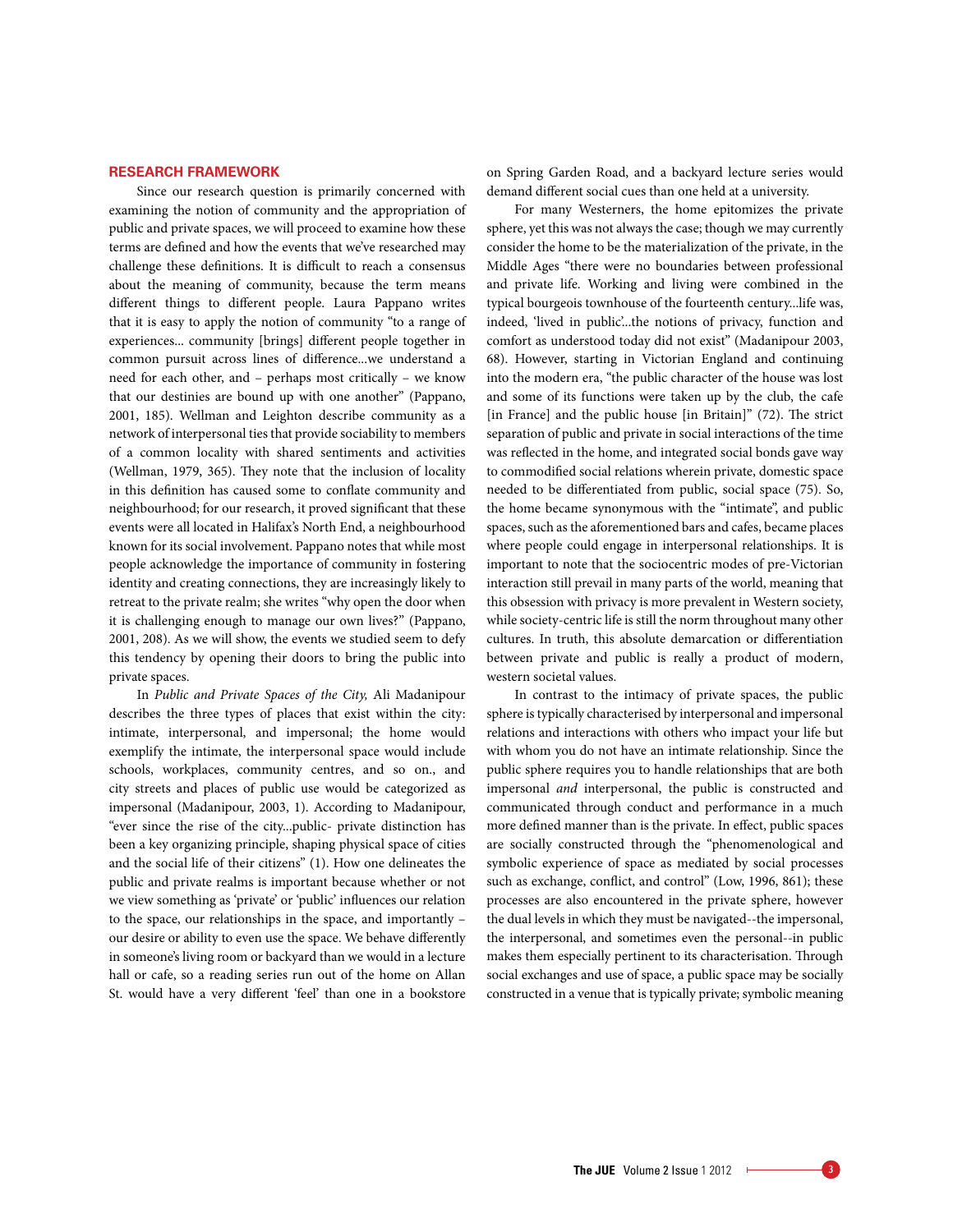of a space does not depend on physical characteristics, so while a bunch of couches and a TV may imply living room, the scenes and actions of an open-mic every Monday night suggests otherwise.

Above all, most definitions of public space emphasize "the necessity of access, which can include access to a place as well as to the activities within it" (Madanipour, 2003, 111). The idea of access is crucial, because it can help us explain how domestic spaces such as living rooms and backyards can be transformed into public spaces once open access is granted. According to Madanipour, "one way to confront the range of ambiguities and overlaps is to see that the definition of the 'public' may depend on its context and...it seems that depending on what we define as private sphere, the public sphere is defined in relation to it" (113). Put another way, when the private is personal, or intimate, then the public must satisfy the impersonal and interpersonal functions. However, when the private becomes an interpersonal space, as it does when events such as readings, lectures, musical performances, and art shows get brought into the home, the differences between them are notably blurred and, as a consequence, the city is in some small way transformed.

The shape of a city and of urban life are characterized by the way in which the public/private distinction is made; as Madanipour writes: "a central challenge in urbanism is to find a balance between the public and private realms" (241). The balance is seriously challenged by the emergence of open, seemingly public spaces in the traditionally private domain, and most of the time this ambiguity proves to be quite confusing, as an experiment in other cities seems to show. Alex and Sebastian Cowan ran an art and performance venue, Lab Synthèse, out of their loft apartment in Montreal, and though for them the space was an intimate one in which they opened their door for the occasional interpersonal interaction, attendees had a hard time differentiating between an open-private space and the traditional public space. Though the Cowans lived and worked at Lab Synthèse, to others it was just a party venue: "There's a certain degree of respect when you enter someone's home that you don't enact in a public space...the overlap between public and private made living at Lab feel a lot like work" (Coleman, 2010, 12-13). It was because their venue took on an increasingly "public" feel – with people showing up uninvited, people showing up who were outside their social circle, people not respecting their space – which they eventually shut the Lab down (13).

It is clear from the literature that our four case studies represent a unique approach to the creation of urban community through the blurring of traditional public/private distinctions. Further discussions of these events in our research findings support this claim. These events contest 'the merciless separation of space' that Georg Simmel said to be a defining aspect of city-living (Coleman, 2010, 11) and they work to engage the community by radically redefining social barriers associated with space and place.

### **Research Design and Methods**

To sum up so far, our research investigates why the creation of these "public events in private spaces" occurred in Halifax and how people's social relations are negotiated in these events. While most studies examine the privatization of public space in the negative sense of commoditisation, we will explore the ways in which the blurring of public and private has been employed in order to extend public usage and create more communal spaces. By looking at the social construction of their spaces, we look to see if these events were created out of a perceived need for more intimate relations in the city, in light of the levels of social isolation that people experience in their daily lives in Halifax. We expect to find that these events have arisen out of a need for intimate and private space, and that they arise in the city because of the impersonal, compartmentalized elements of society where there is a clear division between 'public' and 'private' life. We posit that these events successfully blur the lines between 'public' and 'private' and give participants a greater sense of community and connection in their lives.

To address our research question we primarily used the method of semi-structured interviews, both short 'vox pop' and longer interviews, to collect our data. We conducted eighteen 'vox pop' interviews with attendees of these events, and four longer interviews with hosts. The term 'vox pop' refers to the short, informal style of interview commonly used in news programs as a way of polling pedestrians. Interviewing was the most appropriate method because we were interested in the motivations, perspectives, and impressions that the attendees and hosts had in relation to these events. We asked such questions as: Why were these events needed? Did people feel isolated in their Halifax urban life? What was the atmosphere of these events and how did they differ from more conventional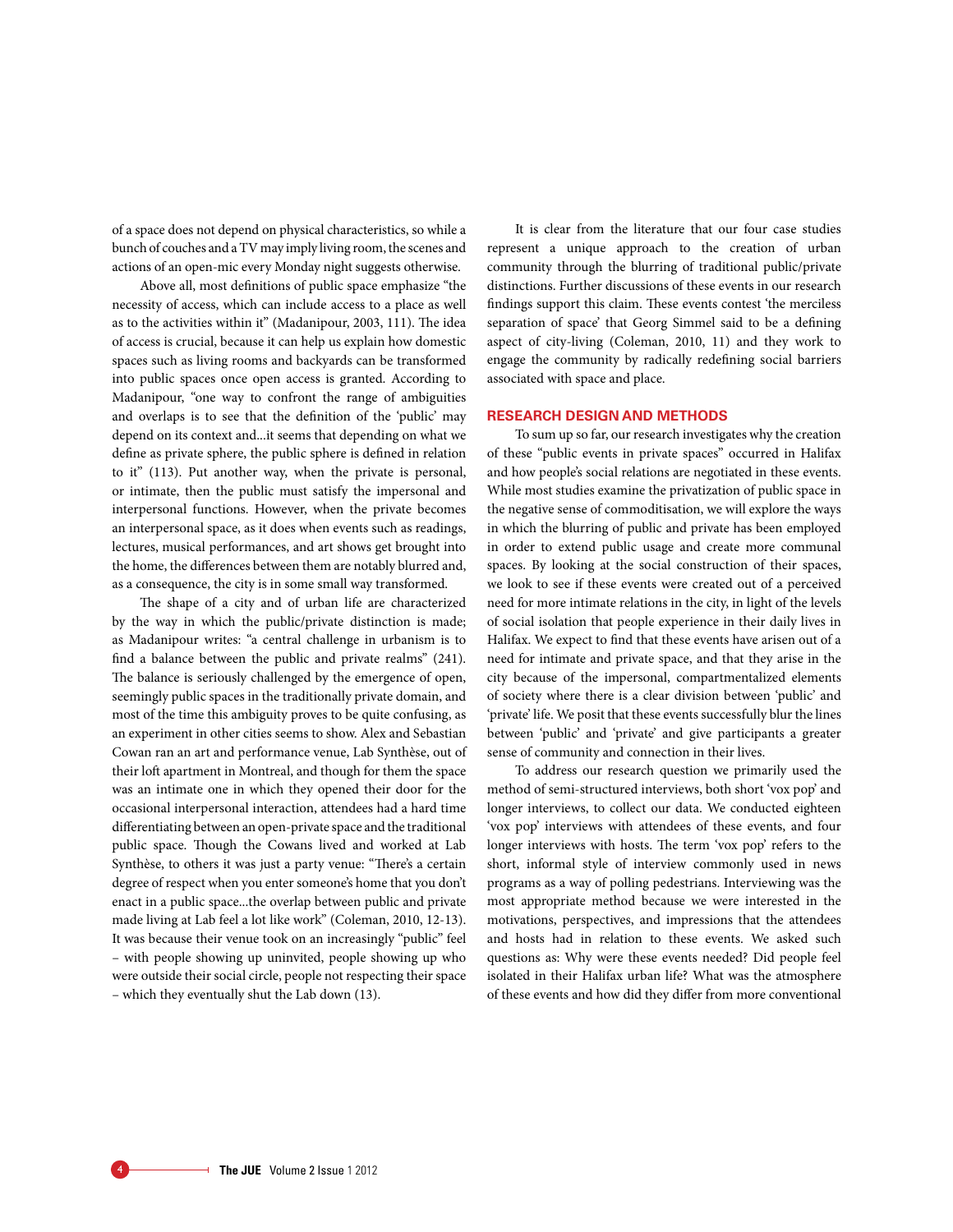spaces? Allowing participants to answer in their own words gave us, as researchers, the most lucid picture of their experiences.

We also searched for newspaper articles about the events in the local press. This allowed us to draw on the point of view of a person who was not attending the event because of perceived inaccessibility; it gave us access to perspectives of those who were not connected to the events, thus placing them in a larger social context.

We obtained our data by contacting hosts of the events through their publicity material and arranging interview times that worked for both parties. We interviewed five hosts for three of the events; we were unable to get an interview with the founder of the reading series because of scheduling conflicts. The interviews ranged in time from thirty minutes to two hours, the latter being the interviews with Ben Caplan and Julia Feltham, which were recorded on videotape for presentation purposes. In order to speak to attendees, we either attended the event or located them through contacts we had or who were recommended by the host. The only events that we were able to attend to collect research during the writing process were the Open Mic and the Reading Series; however, the other two events had also been attended by the authors prior to their beginning this research project. Most of the hosts and attendees were accessible and happy to talk openly and personally about these events, which may be a result of the intimate nature of these events. We then analysed the data by gathering our interview responses together, along with comments found in the newspaper, and compared and contrasted the findings. We looked for particular themes and insights that were relevant to our research question.

Our research ethics were grounded upon the informed consent of the individuals to be interviewed. We did not elicit information revealing private, or potentially divisive or controversial subjects that would cause ethical concern about the impact of our research. All attendees remained anonymous in our findings and all the hosts gave us consent to use their names and pictures.

### **Findings**

Artistic events such as the ones studied are meant to engage the community; bringing these events into the home reveals a further desire for intimacy and interaction within a sometimes hostile and anonymous urban setting. These events create a sense of urban community that Fran Tonkiss describes as "villages in the city, based on familiarity and shared cultural norms" (2005, 9). Tonkiss notes how rural incomers usually import these intimate forms of community, and indeed our event organizers all come from small cities or rural towns.

All five hosts that were interviewed had grown up in relatively small cities or towns (predominantly from the Atlantic provinces of Canada, namely, Nova Scotia, New Brunswick, Prince Edward Island and Newfoundland). Not one of the hosts was from a large city, or even a city the size of Halifax (population 373,000 in 2006), and our interviews confirmed that there was definitely a pattern of recreating the sense of community the hosts had felt growing up. Julia Feltham, cohost of the Open Mic, mentioned, "being raised by a pile of Newfoundlanders, I remember as a little kid going to little towns and you called everybody uncle and aunt and I literally thought I was related to the entire island. I have been raised to believe that everyone is my family." The 'family community' Julia was raised by has shaped the way she treats the audience at the Open Mic. Treating everyone like a brother or sister is not the norm in an urban environment, so public events in private spaces begin to dissolve our concept of the stranger. The desire for a connection and resistance to social isolation proved to be important motivators for our hosts in creating these events. While a sense of community is clearly a huge motivator, we must not ignore the significance of bringing this community into their homes. We asked Julia how public the event actually is, given that she seems to recognize most faces, to which she responded, "it is really public. Often people will think I know someone 'cause I hug them when they come in the door, but still - it doesn't mean that I know them." She strongly believes that "the fact that we have our doors open make us more safe."

Ella Tetrault, one of two hosts for the Fuller Terrace Lecture Series, told us that one of the main goals for her event "was to come to know their community differently and expand that community and their understanding with each other". This goal was also in conjunction with an interest in the activity of public speaking and shared knowledge. When asked if she found that having the event in her backyard deterred people from coming she responded that "having the event in our backyard may turn people off, but I do not believe a university lecture hall is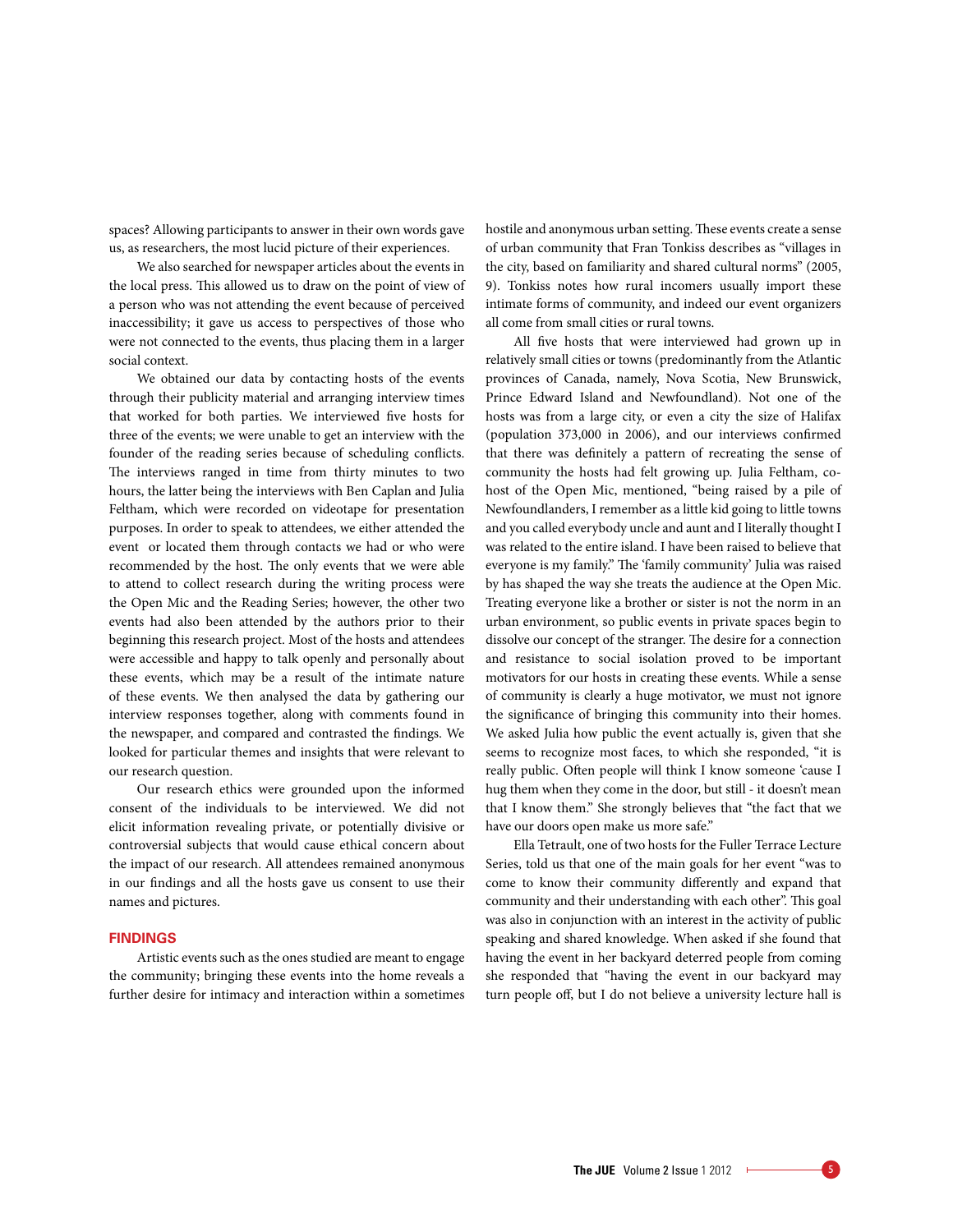any more accessible. Every space can be intimidating, but the backyard has the potential to be unintimidating because it is so informal. Every space has its limitations."

The motivation behind creating events such as these definitely speaks to the issue of social isolation and urban alienation. Ben Caplan, the other Open Mic host explained:

"it is very easy to become isolated in modernity, you've got your job and you're a cog in the machine, you're supposed to rotate in a particular place, where do you go to meet people? What if you don't want to go to a bar and drink? What if you're not going to classes anymore? And your friends moved away. To be able to connect with people of a like mind and have those kinds of enriching relationships, a lot of people really cherish having access to this kind of stuff and to be part of a community."

Ella Tetrault agreed with this sentiment, explaining that the lecture series was an attempt to take the somewhat superficial interactions one would have at a party and translate them into more meaningful, shared experiences. Another trend among the hosts was that they were all recent graduates, in their mid to late 20's. We interpret a correlation between the loss of a schoolbased community and the creation of an interest-based support system. Specifically, the desire to connect through the exchange of ideas, stories, and mutual interests is very reminiscent of the university environments from which the hosts had recently graduated.

 Based on our participant observation at the events, it was very clear that the audiences are predominantly students, or recent university graduates. This pattern demonstrates the possible exclusiveness of the events; although they claim to be public, it is important to understand who feels welcome and why. In an interview with Halifax News, North End resident Mark Butler expressed this same sentiment about the Fuller Terrace Lecture Series: "A lot of people seem to know each other here, but it would be really interesting too if you could bring together neighbours who don't usually talk and have different lives, ages and professions" (Burnet and Schurman, 2010). This apprehension about going to a public event in a private space was reiterated by one of the attendees at the Reading Series. Though she went on to read one of her works at the event, she was initially reluctant to attend, telling us that: "I'd heard of the reading series and been interested in attending but without an expressed invitation or a friend-of-a-friend relationship, I wouldn't have been comfortable." After having participated as a first time reader she expressed gratitude "to have been able to start out at the reading series because the atmosphere was so friendly and open".

Most of the attendees interviewed for each event said that they knew someone related to the event, whether it is one of the hosts or someone participating in the event as an artist or performer. This is also an indicator of exclusivity – people are much more likely to attend if they feel welcome, whether or not they were invited. Many attendees seemed to have found out about the event through word of mouth. It seems that running into a friend on the street and being told about the event in passing is a common way to be invited. For example, one writer who presented at the reading series confessed that she was invited to read after a chance encounter with the host at a bar. Although each event has had other mediums of publicity, such as write-ups in local weekly newspaper *The Coast* and *The Dalhousie Gazette*, and even interviews on the local programs on CBC Radio, verbal invitation seems to be most effective in influencing attendance. This has been one of the reasons that growth outside of specific social circles has been slow, because without the time and resources that a bar or a bookstore would have for publicizing their events, most have had only limited success reaching audiences outside their social circles. However, this informal process is also an important part of the alternative culture of these events; during her interview with Ella Tetrault, one of the researchers was even invited to give a lecture next summer.

When asked if they enjoyed events in private spaces more than events in more conventional spaces, all attendees responded 'yes'. Attendees used words such as 'inviting', 'grassroots', 'intimate', 'magical', 'comfortable', 'feeling of home' to describe the atmosphere of the private space-based events. Most attendees recognized between 5 and 10 other people at the event, usually a couple of the people they knew before ever coming to the event and the others they either recognize from similar types of events or from just having seen them around Halifax.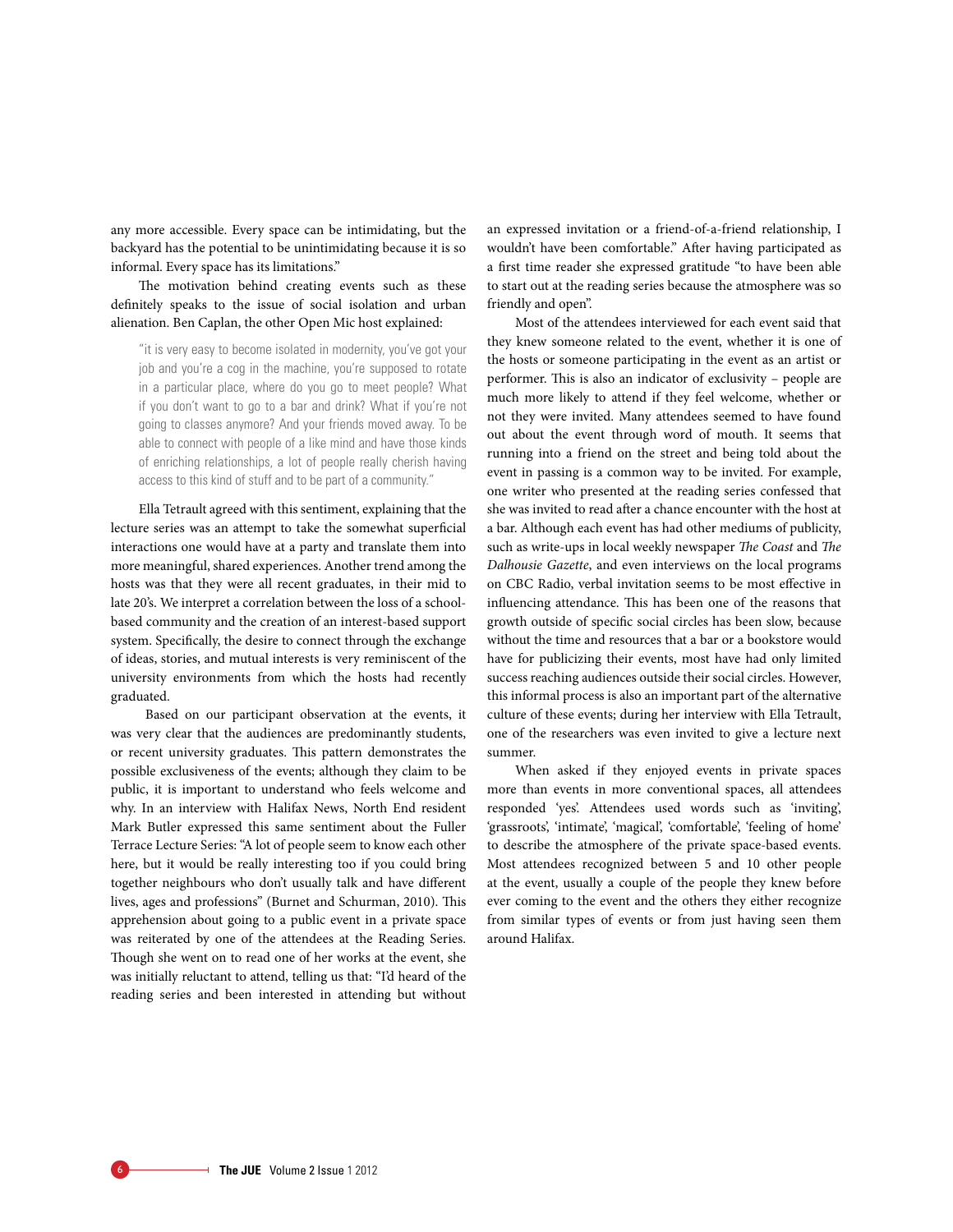There were definitely limitations that we experienced throughout this research process. Besides the obvious time limit (research was conducted for a one-term class), the main limitation was that it was difficult to obtain information about people who had heard of but chose not to attend the events we studied. It would have also been very interesting to compare our findings by speaking with people who organize or attend similar events in more conventional public spaces.

#### **Conclusion**

With regards to our research question, we successfully discovered the hosts' motivations for creating and maintaining their events. We have also concluded that the overall response from their audiences was positive and has encouraged them to keep the events public. We have learned that the events were created as a response to a strong sense of community, rather than a lack thereof, though it is important to note that these events do not cater exclusively to the issue of social isolation common within urban settings. Rather, the intention for bringing these public events into private spaces was to bring people together around a social need by providing artistic outlets. The desire for a connection and resistance to social isolation proved to be important motivators for our hosts in creating these events. While a sense of community is clearly a huge motivator, we must not ignore the significance of bringing this community into the private home. Events such as the ones studied are meant to engage the community bringing these events into the home reveals a further desire for intimacy and interaction within a sometimes hostile and anonymous urban setting. These events create a sense of urban community that Fran Tonkiss describes as "villages in the city, based on familiarity and shared cultural norms" (Tonkiss, 2005, 9). Tonkiss notes how rural incomers usually transport these intimate forms of community, and indeed our event organizers all come from small cities or rural towns.

Overall our methods of long and short interviews were suitable for obtaining the information, due to the limited sample size, the scope of our research was quite limited. Nevertheless, interviews were a suitable form of research in the sense that they required personal participation in events that were founded upon the principles of exchange and social interaction. Furthermore, the semi-structured nature of the interviews allowed hosts and attendees to express themselves without being confined to predetermined survey answers. Based on our interviews and our literature review, we concluded that these events redefined and socially constructed the spaces in which they were held, blurring the participants' conceptions of public and private, and thus influencing their interactions with one another. Due to their unique settings and DIY-styled initiative, the hosts have effectively re-defined the public/private distinction, creating spaces capable of fostering a new type of community in the city.